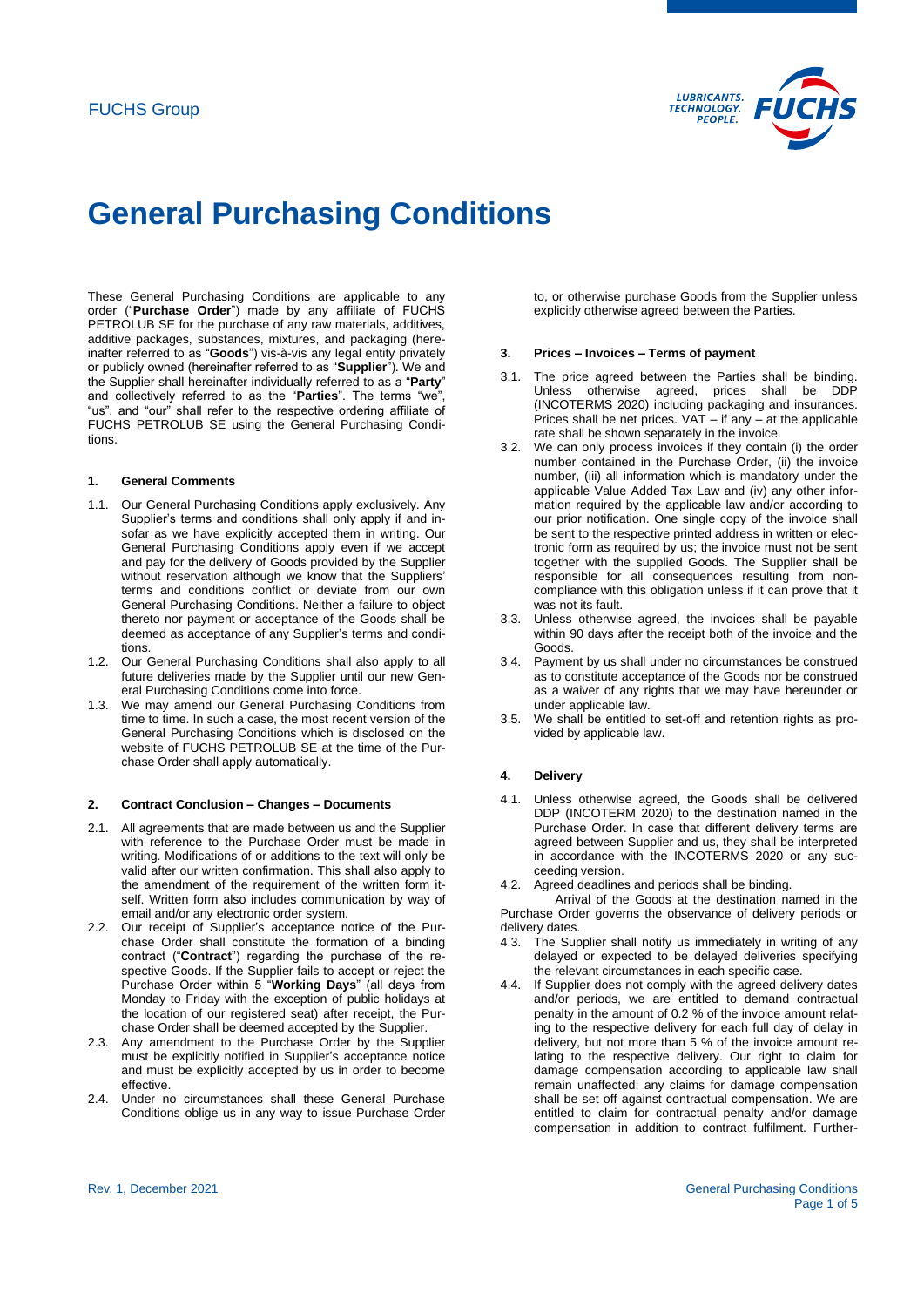

more, after the fruitless expiry of a period of grace, we are entitled to demand rescission of the Contract.

- 4.5. The unreserved acceptance of a late delivery of Goods does not imply that we withdraw any of our claims for damages or any other rights.
- 4.6. Unless otherwise agreed, each delivery shall be from one single batch.
- 4.7. Goods with an expiry date shall only be delivered with a maximum remaining durability.
- 4.8. Partial deliveries are only permitted with our prior explicit consent in writing or other electronic form as set out in claus[e 2.1.](#page-0-0)
- 4.9. The Supplier is in charge to ensure that his products comply with applicable national and international regulatory requirements such as a) classification, packing, marking and labelling of hazardous products; b) import and export restrictions and prohibitions; c) chemical inventories, notification and registration requirements.

## **5. Force Majeure**

- 5.1. Except for payment obligations, neither Party to this Agreement shall be liable for any default in performance under this Agreement due to causes beyond the reasonable control of a Party, including, without limitation, compliance with legislation, acts, rules, orders, regulations, directives, requests or any acts of any government, or by any authority created by or pursuant to government act, or by any person purporting to act therefore, or as a result of insurrections, wars, rebellions, riots, embargoes, strikes or other labor difficulties, fires, explosions, floods or actions of the elements, Acts of God, disruption or breakdown of production, loading or transportation facilities (including but not limited to any failure or delay by a third party carrier to accept any of the Goods or effectuate delivery thereof), inability to procure or use materials, labor, equipment, transport, services, or energy sufficient to meet manufacturing needs from customary sources at customary prices and without litigation, or any other cause whatsoever, whether similar or dissimilar to those enumerated herein ("**Force Majeure Event**").
- 5.2. Either Party may, if such default due to a Force Majeure Event continues for a substantial length of time, cancel the Contract in full or in part.
- 5.3. In case of a Force Majeure Event, the Parties shall without undue delay give each other in writing the necessary information (including, but not limited to, background of the Force Majeure Event and expected duration of delivery problems) within the bounds of what is reasonable.

# **6. Transfer of Risk and Title**

6.1. The transfer of risk and title depends on the agreed INCOTERM 2020. Unless otherwise agreed, risk and title of the Goods shall transfer from Supplier to us at the destination named in the Purchase Order according to DDP (INCOTERM 2020).

6.2. Reservation of title, including but not limited to any extended or prolonged reservation of title is excluded.

## **7. Warranties**

- <span id="page-1-0"></span>7.1. The Supplier warrants that the Goods comply with all requirements set out in (i) the specifications for the Goods agreed between the Supplier and us (for the avoidance of doubt, the latest specifications agreed at the time of the Purchase Order shall be the applicable specifications), if applicable, (ii) any quality assurance agreement between the Supplier and us, FUCHS PETROLUB SE or any of its affiliates, if applicable, and (iii) any specifications set out in the Purchase Order. In addition, the Supplier warrants that the Goods do not exhibit any defects which impair their value or their suitability, that they are suitable for the normal use and that they conform to generally accepted technical practice, the public-law provisions applicable at the time of delivery and the safety requirements applicable at the time of delivery as well as to the relevant occupational safety and health and accident prevention regulations.
- 7.2. The Supplier warrants that it is the lawful owner of the Goods, having full title and the respective rights to transfer or otherwise dispose of the Goods, without any security interests or other encumbrances or liens attached to the Goods.
- <span id="page-1-1"></span>7.3. In case that the Goods are sold by Supplier as additive packages together with a certain formulation approval, such Goods will comply with the suitability for the intended purposes of such Goods including, but not limited to, with the respective formulation approval.

## **8. Inspection of Defects**

- 8.1. We will inspect incoming Goods irrespective of the agreed INCOTERMS 2020 – at the destination named in the Purchase Order.
- 8.2. The Goods shall, upon receipt, be inspected by us only with regard to externally visible defect and deviations regarding identity and quantity that can be seen from the outside. Upon discovery, any defects shall immediately be reported to the Supplier; such notification is deemed to be made on time if it is received by the Supplier within 30 days from receipt of the Goods at the destination named in the Purchase Order.
- 8.3. For all other defects, including but not limited to hidden defects, we shall report any of such defects within 30 days upon their discovery. In this respect, the Supplier waives its right to raise an objection by claiming belated notification of defects.

# **9. Liability for Defects**

- 9.1. If the Goods do not comply with the warranties set out in clause[s 7.1](#page-1-0) t[o 7.3,](#page-1-1) such Goods shall be deemed to be defective ("**Defective Goods**").
- 9.2. We may, without prejudice to any further rights we might have arising from the Contract or applicable law, (i) re-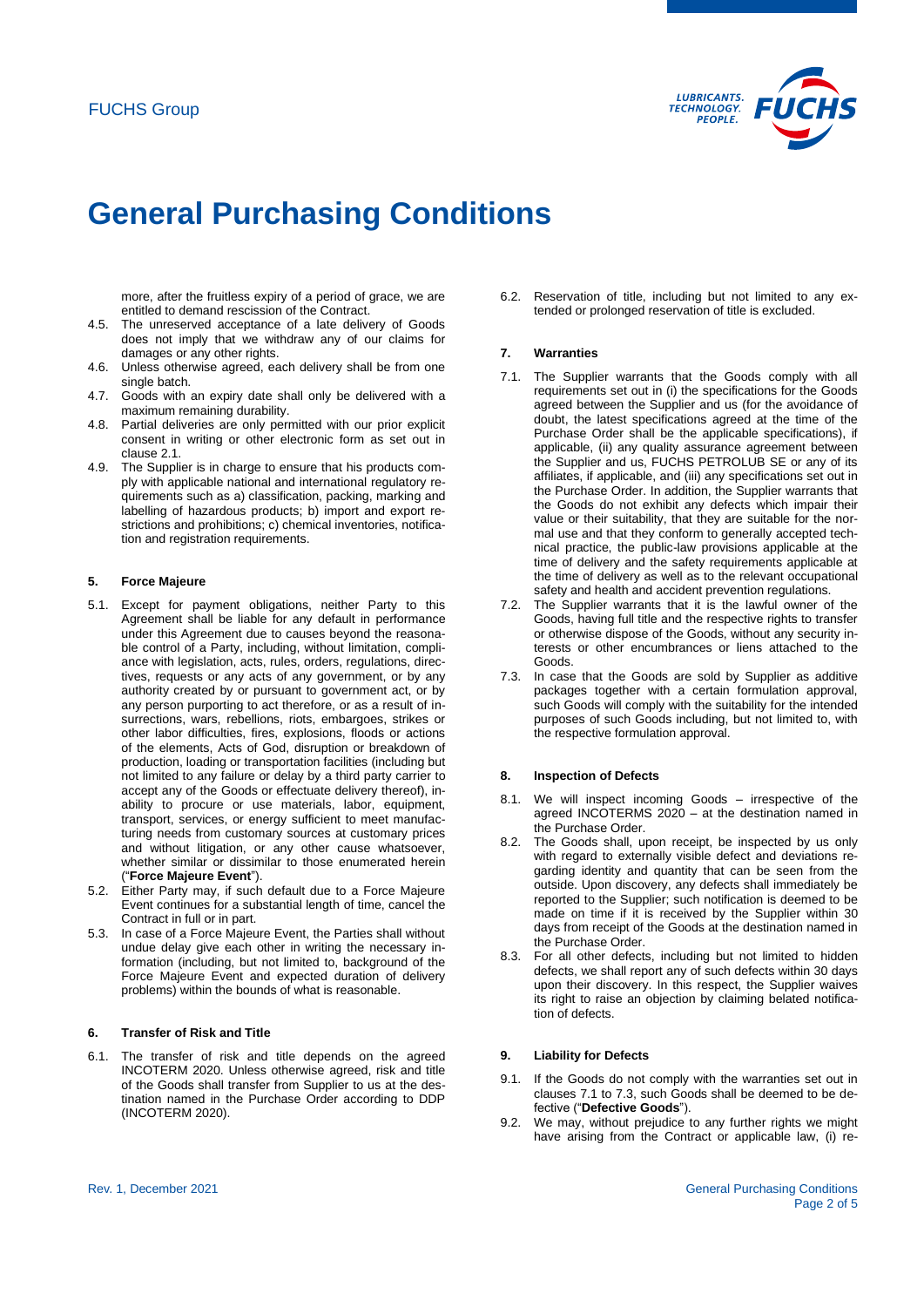

quest that the Defective Goods are replaced, or (ii) return any Defective Goods to the Supplier at the expense of the Supplier. The Supplier shall replace any Defective Goods without undue delay after our request to do so.

- 9.3. In case of a return of Defective Goods, we are entitled to either (i) the prompt and full refund of the purchase price paid for such Defective Goods, or (ii) a corresponding credit for future purchases by us. The choice between (i) and (ii) shall be made by us in our sole discretion.
- 9.4. If the Defective Goods causes us costs, including but not limited to transport, travel, labour or material costs or costs caused by an incoming Goods inspection that exceeds customary levels, the Supplier shall bear these costs.
- 9.5. Any statutory right of us with respect to any claim against the Supplier in the context of Defective Goods, including but not limited to damage compensation, shall remain unaffected. The same applies to any rights set out in clause [10.](#page-2-0)
- 9.6. Unless a longer period is stated by applicable law, the limitation period for any claims concerning Defective Goods shall be 36 months starting from the delivery of the Goods at the destination named in the Purchase Order. Other limitation periods shall be based on the statutory regulations.
- <span id="page-2-0"></span>9.7. Any applicable statutory liability of the Supplier as manufacturer of the Goods shall remain unaffected.

### **10. Product Warranty – Release – Third Party Liability Insurance**

- <span id="page-2-1"></span>10.1. As far as the Supplier is responsible for a damage caused by a product manufactured and/or sold by us, it shall indemnify and hold us harmless from any claims for damages made by third parties upon our first request as the cause of the defect has occurred in the Supplier's domain and area of organisation; the Supplier´s domain and area of organisation includes any third party which is involved through the Supplier in order to deliver Goods to us. In such an event, the Supplier shall bear all costs and expenses including the costs of any potential legal procedures or product recalls. We shall – as far as possible and as far as we can be reasonably expected to do so – notify the Supplier of the content and extent of any recall measures to be carried out and we shall give Supplier an opportunity to present its side. Other statutory claims shall remain unaffected hereby.
- 10.2. Cases referred to under clause [10.1](#page-2-1) shall become timebarred at the earliest 2 months after the day on which we have fulfilled the claims made against us by our customers and, at the latest, 5 years after the delivery has been made by the Supplier at the destination named in the Purchase Order.
- 10.3. The Supplier undertakes to maintain adequate insurance cover for the risks arising from the Contract, in particular with respect to any product liability and/or product recall claims, for the duration of the Contract and the limitation periods. Our rights for damage compensation or any other rights shall remain unaffected by the existence and coverage of such insurance.

#### **11. Third Parties´ Rights**

- 11.1. The Supplier shall ensure that, in connection with its Goods delivered to us, no rights of third parties (e.g. intellectual property rights) shall be breached.
- 11.2. If, concerning such a matter, claims by a third party are made against us, the Supplier shall, upon first written request made by us, hold us harmless from any such claims; we shall not be entitled to enter into any agreements or settlements without the Supplier giving its consent.
- 11.3. The Supplier's duty to hold us harmless from claims refers to all costs that are necessarily incurred to us from or in connection with claims made by a third party.
- 11.4. The period of limitation is 5 years starting from the conclusion of the Contract.

#### <span id="page-2-2"></span>**12. Quality Assurance**

- 12.1. The provisions of clause [12](#page-2-2) shall not apply if the Parties (and/or their affiliates with binding effect for the Parties) have concluded a quality assurance agreement.
- 12.2. The Supplier shall maintain a verifiable quality management system which corresponds to the requirements of the current version of the DIN EN ISO 9001 and ISO/TS 16949. The requirements of DIN EN ISO 9001 and ISO/TS 16949 form an integral part of the Contract. In particular, the Supplier provides assurance of compliance with the requirements relating to its subcontractors contained in this clause [12.](#page-2-2) As proof the Supplier shall submit the valid certificate of an accredited certification body (third party audit). Certification in accordance with DIN EN ISO 14001 is recommended.
- 12.3. Goods and process modifications require prior notification. The Supplier must not alter the Goods in any way without notifying us prior to delivery of the Goods. The Supplier undertakes to give notice immediately in writing of any alterations in the manufacturing process, manufacturing site or test methods which could affect the quality of the Goods prior to delivery of the Goods.
- 12.4. If the Supplier deems it necessary to alter the Goods, we must be informed in writing and we must agree to whatever change is deemed necessary. Failure to consult us may result in a non-conformance. The Supplier shall absorb all costs associated with these non-conformances.
- 12.5. The Supplier must inform us of any closure of supply planned for any Goods purchased by us at least 12 months in advance of the implementation date in order that we can take planned corrective action.
- 12.6. The Supplier undertakes to obtain the written agreement of us in advance for the supply of any Goods which do not comply with specifications. On rare occasions where minor deviations from the agreed CoA values occur, the Supplier will not deliver material outside of the agreed values unless a signed concession is given by the Fuchs receiving plant Quality or R&D department prior to delivery.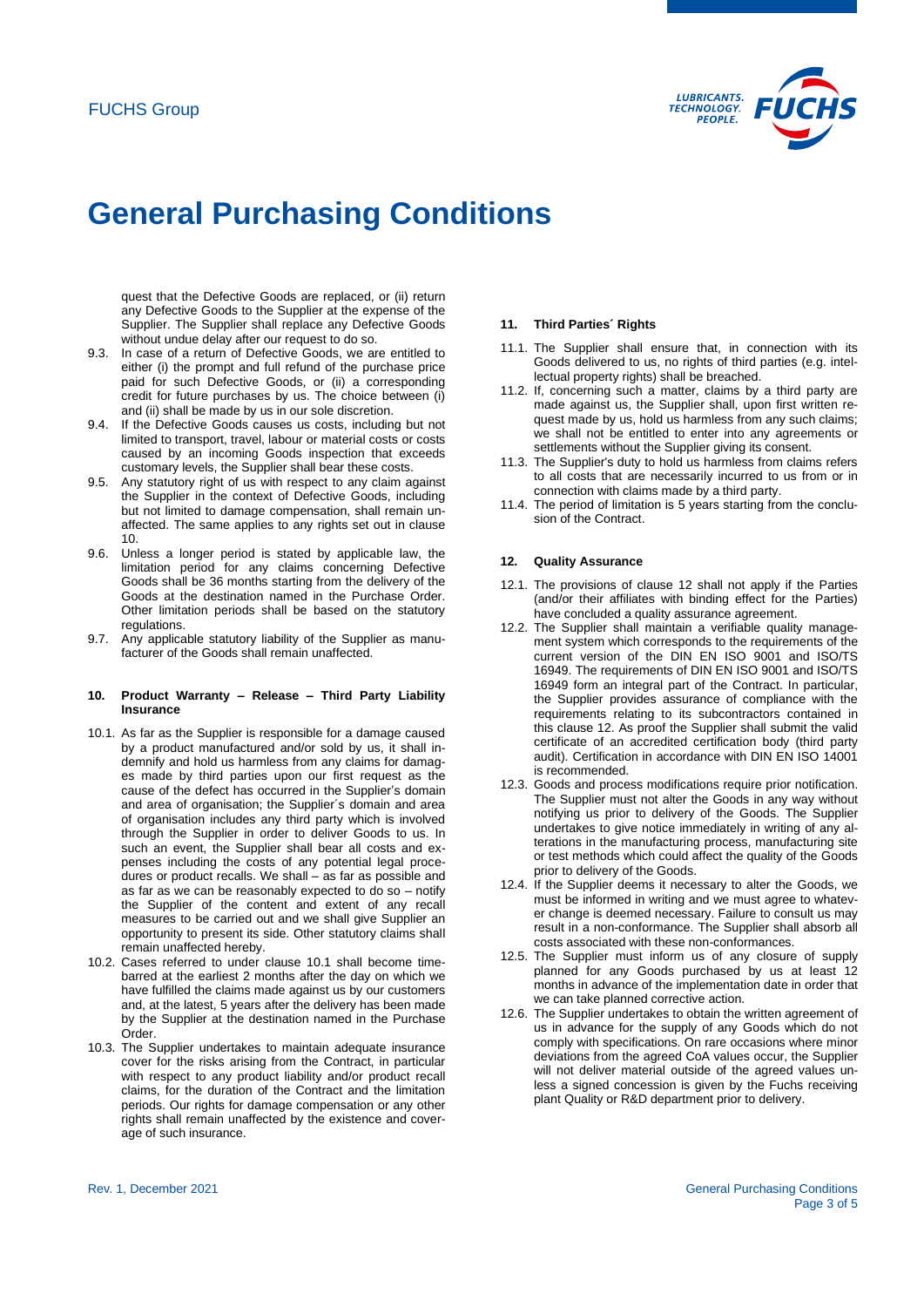

- 12.7. The Supplier undertakes to inform us immediately if deviations are identified in Goods which have already been delivered.
- 12.8. The Supplier allows us to carry out product quality, process quality and quality system audits, after prior agreement on the scope and time of the audit.
- 12.9. The Supplier allows auditors appointed by us to have access to its plants and allows appropriate inspection of the QM documentation and plant activities. Inspection of confidential documents or business secrets may be refused.

### **13. Export Control Legislation**

- 13.1. For all Goods to be delivered, the Supplier shall comply with the applicable national and international export control, customs and foreign trade regulations and shall obtain any necessary export licences for its Goods to be supplied unless the applicable foreign trade legislation requires that not the Supplier but we or a third party are obliged to apply for such licences.
- 13.2. The Supplier shall advise us in writing as early as possible of any information and data required in order to comply with the applicable foreign trade legislation with respect to export, transfer and import as well as resale of the Goods. In any case the Supplier shall provide us for the Goods with the following information:
	- All applicable export list numbers of the national or European Foreign Trade regulation (if the Goods are subject to any export list item);
	- The Export Classification Number (ECCN) according to the U.S. Commerce Control List (CCL) if the Goods are subject to the U.S. Export Administration Regulations;
	- The mineral oil content if the Goods contain any mineral oil;
	- The customs tariffs number or statistical commodity code according to the current classification of Goods for the foreign trade statistics and the HS (Harmonized System) Coding; and
	- The country of origin (under commercial law).
- 13.3. Furthermore upon request of us the Supplier shall provide the long term supplier's declarations concerning the preferential origin in case of European suppliers or certificates of preferences in case of non-European Countries.
- 13.4. In case of any alterations to origin, properties or characteristics of the Goods or the foreign trade legislation to be applied, the Supplier shall update the export control and foreign trade data unrequested without undue delay, and inform us accordingly in written form or other electronic form as set out in claus[e 2.1.](#page-0-0)
- 13.5. The Supplier shall be liable for any expenses and any damage that might arise for us due to the fact that export control and foreign trade data is missing or inaccurate.

## <span id="page-3-0"></span>**14. Compliance and social standards**

- 14.1. The Supplier warrants, that
	- (i) he has not violated and will not violate any national or

international laws against bribery, corruption and restrictions of competition when concluding and executing this Contract and that neither the Supplier nor, to the knowledge of the Supplier, his employees or persons acting on behalf of the Supplier have offered or will offer any direct or indirect payment in cash or inkind or other advantages for the benefit of a public official or any other person, including our company organs or employees, in order to obtain an unlawful or improper advantage or contract; and

- (ii) in connection with the provision of the services or any of them, the Supplier will duly observe at all times throughout the period of this Contract all applicable laws and regulations.
- 14.2. The Supplier warrants to comply with the 10 principles of the UN Global Compact and the 4 basic principles of the International Labor Organization (ILO).
- 14.3. The Supplier shall demand the obligations set out under this paragrap[h 14](#page-3-0) equally from its business partners.

#### **15. Confidentiality**

- 15.1. All information disclosed or made accessible by us to the Supplier relating to the Purchase Order and/or Contract, including but not limited to our business and prices, is confidential and shall not be shown or disclosed to third parties, shall be used exclusively within the scope of the Purchase Order and/or Contract and only made available within the Supplier to such people who have, of necessity, to be involved for the purpose of fulfilling the contractual obligations arising out of the Contract and only if such people have been obliged to maintain confidentiality. For the rest, the confidentiality obligation shall continue for another three years after termination of this Contract.
- 15.2. The information made available by us shall remain our exclusive property. We reserve all rights to such information.

#### **16. Data protection**

- 16.1. While executing the Contract, the Parties are obliged to observe the statutory provisions on data protection and impose compliance with these provisions upon their employees.
- 16.2. The Parties shall process the personal data received (names and contact data of the respective contacts) exclusively in order to execute the Contract and shall protect the data by undertaking security measures that reflect the current state of the art. The Parties are obliged to erase the personal data as soon as its processing is no longer necessary. Any statutory data retention obligations shall remain unaffected hereby.
- 16.3. If one Party, while executing the Contract, were to process, on behalf of the other Party, personal data on a contract basis, the Supplier and we shall enter into an agreement concerning contract processing in accordance with applicable statutory requirements.